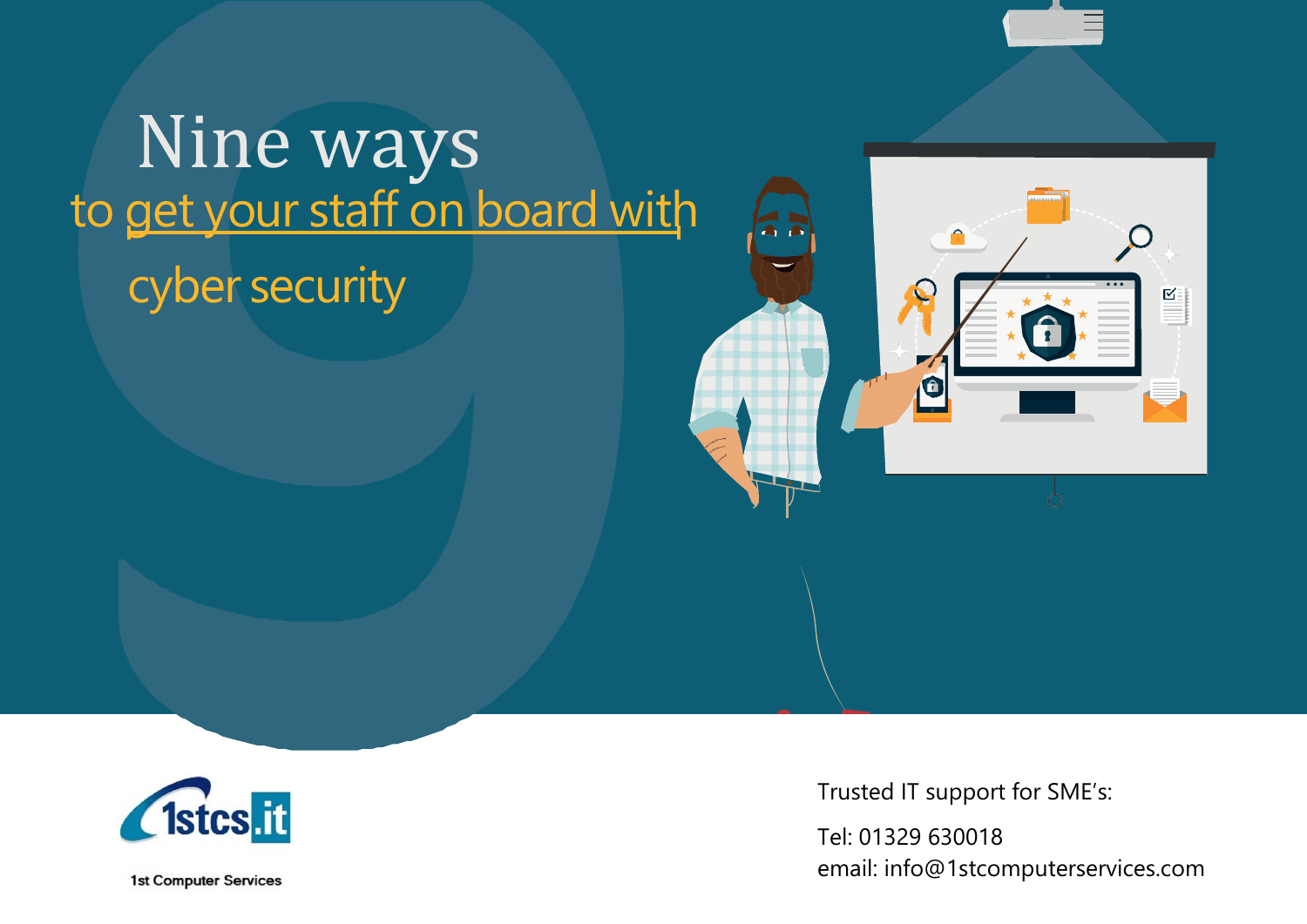# Nine ways

### to get your staff on board with cyber security

**Think you've got yourcyber security covered?**

#### **Think again.**

New strains of malware areconstantly being discovered. That's because as businesses of all sizes have stepped up their cyber security software and procedures; hackers have uppedtheir game, too.

The cyber threat landscape is constantly evolving. So it'simperative that you have an arsenal of weapons like firewalls, endpoint security, anti-virus software and email encryption to keep your datasafe.

**But that's only thestart.**

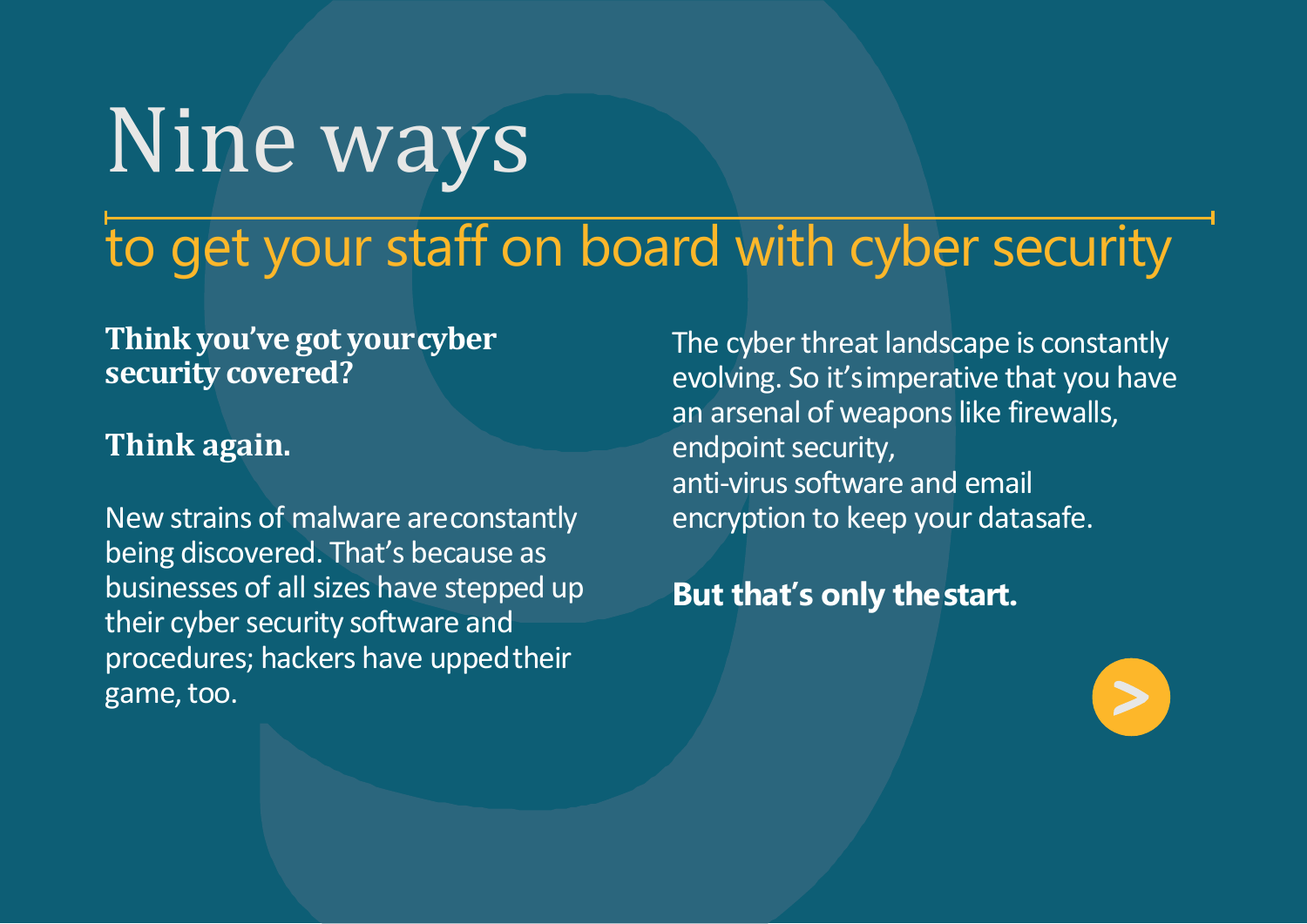If you're going to stay ahead in the war against cyber criminals, it's essential that everyone in your business who goes anywhere near a computer or device is on board.

Your IT set up is only ever as strong as your weakest member of staff. And just one well-intentioned but badly trained person can undo all your hard work – and cost you a small fortune – in a matter of minutes.

Despite the constantly growing risks, there are still plenty of people who see cyber security as a lot of fuss about nothing, or "not my problem". And then there are those who struggle with anything vaguely techy and make silly little mistakes that can go on to cause huge problems for their business.

Nearly half of all cyber attacks are targeted at businesses with 250 employees or less. Why? Because smaller businesses often think they're not big or interesting enough for the hackers to target, so they don't take it seriously.

And just like all criminals, cyber baddies like to look for easy targets. They know that smaller businesses don't always have much in the way of training budgets, which means lots of lovely ill-informed computer users to take advantage of.

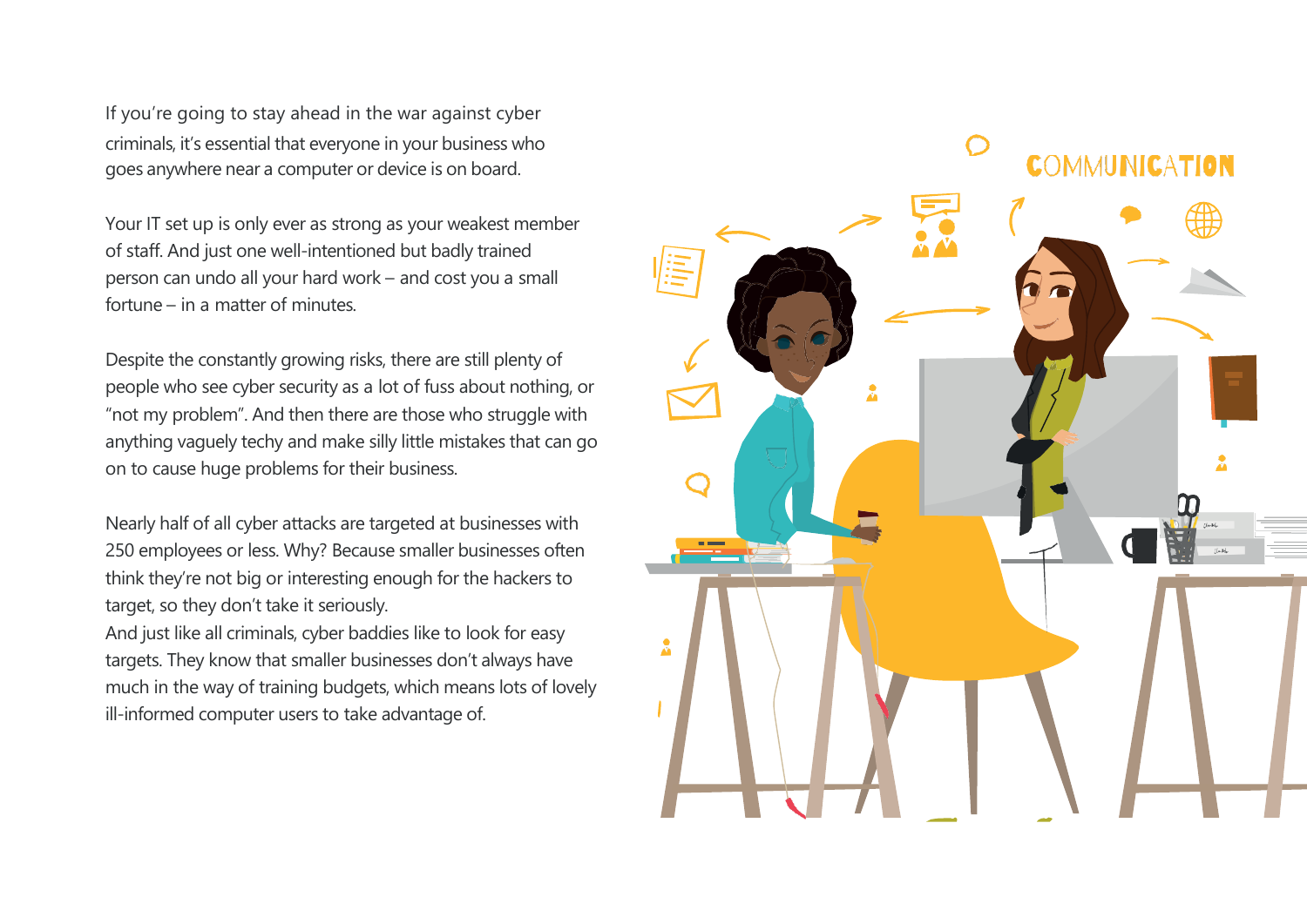#### The only way to keep your valuable data safe in 2020 is to promote a culture of cyber security awareness

#### **But let's face it, it's not easy.**

Getting everyone in your team to take cyber security seriously can feel like you're fighting a losing battle. Like any new initiative, there will undoubtedly be some resistance.

Nagging rarely works, and adopting a heavy handed approach like threatening disciplinary action if they fail to comply is likely to make some staff members down tools altogether.

But if your business is going to stay safe from cyber crime, you need to make sure that everyone – from the interns, up to senior executives and board members - are on the same page when it comes to cyber security.

When you meet a little bit of resistance (and you will!) think creatively about how to keep them engaged without feeling like they're being nagged.

**Here are nine ways to change the way your employees think about cyber security and make it part of your business's culture.**

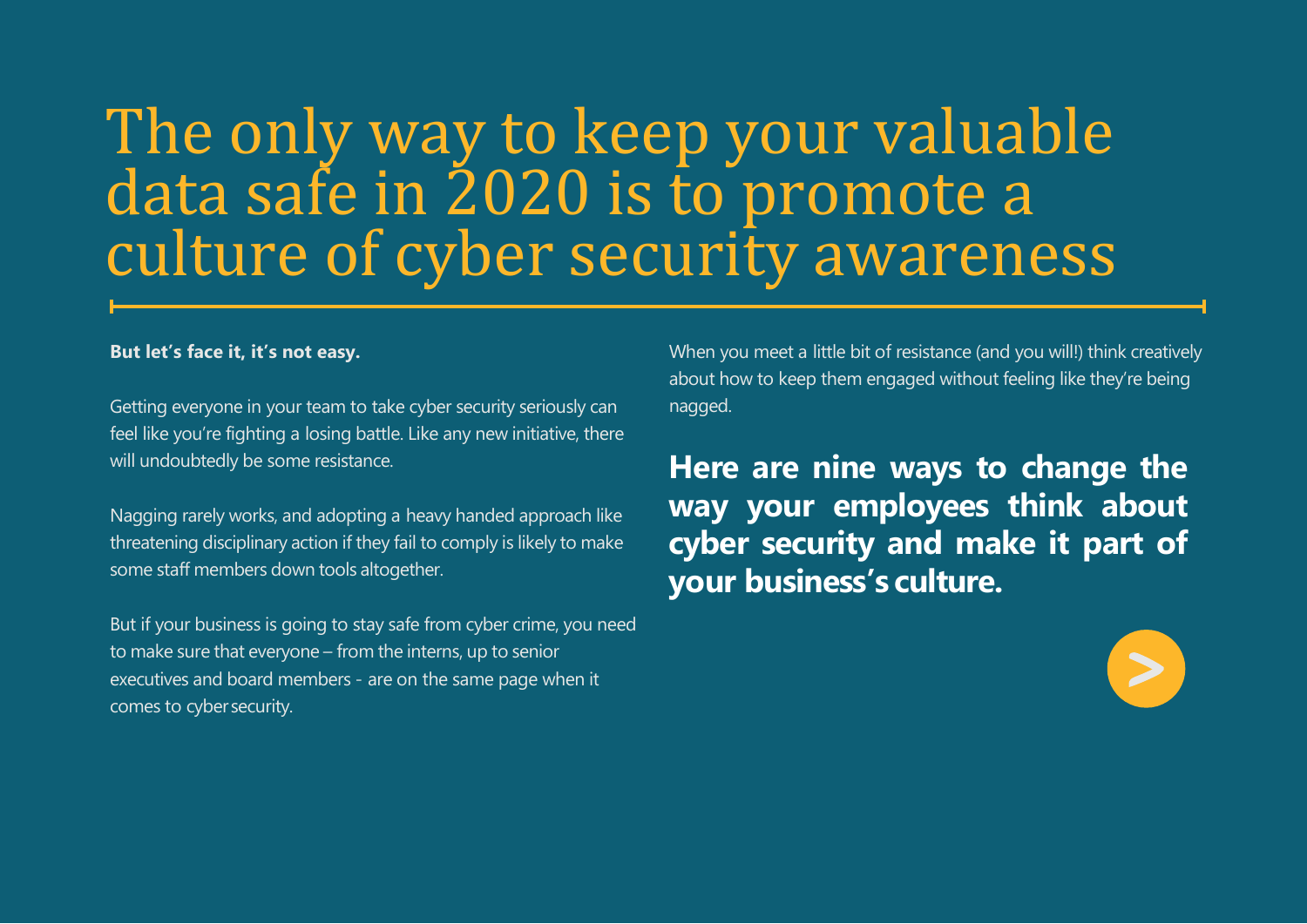# 1 Share information

Sure, cyber security can be complex. But that doesn't mean you should assume your employees won't be able to understand it or should be kept in the dark about the nitty gritty.

If you keep cyber threats to yourself just because you're the boss, you're not only in danger of alienating your employees and seeming elitist, but you're also missing an important fact.

Your staff are your most valuable defence against attack (and poten- tially your weakest link) so there should be no secrets when it comes to cyber security. This is a battle you have to fight together. Talk to your people about the latest threats and how hackers are constantly trying to find their way in, and you might be pleasantly surprised by how interested they are.

No-one wants their employer to go through huge pain, as it will directly affect them too.

2 Make it personal

We humans can be pretty selfish at times, especially when there's lots to do and not enough time. Employees are much more likely to care about issues that affect them personally, so it's important to explain the link between your business's data and their own.

Hackers are just as interested in employee data as they are company information - and your staff need to understand that. If they want to keep their own details safe, they need to understand the basics of cyber security in the workplace too.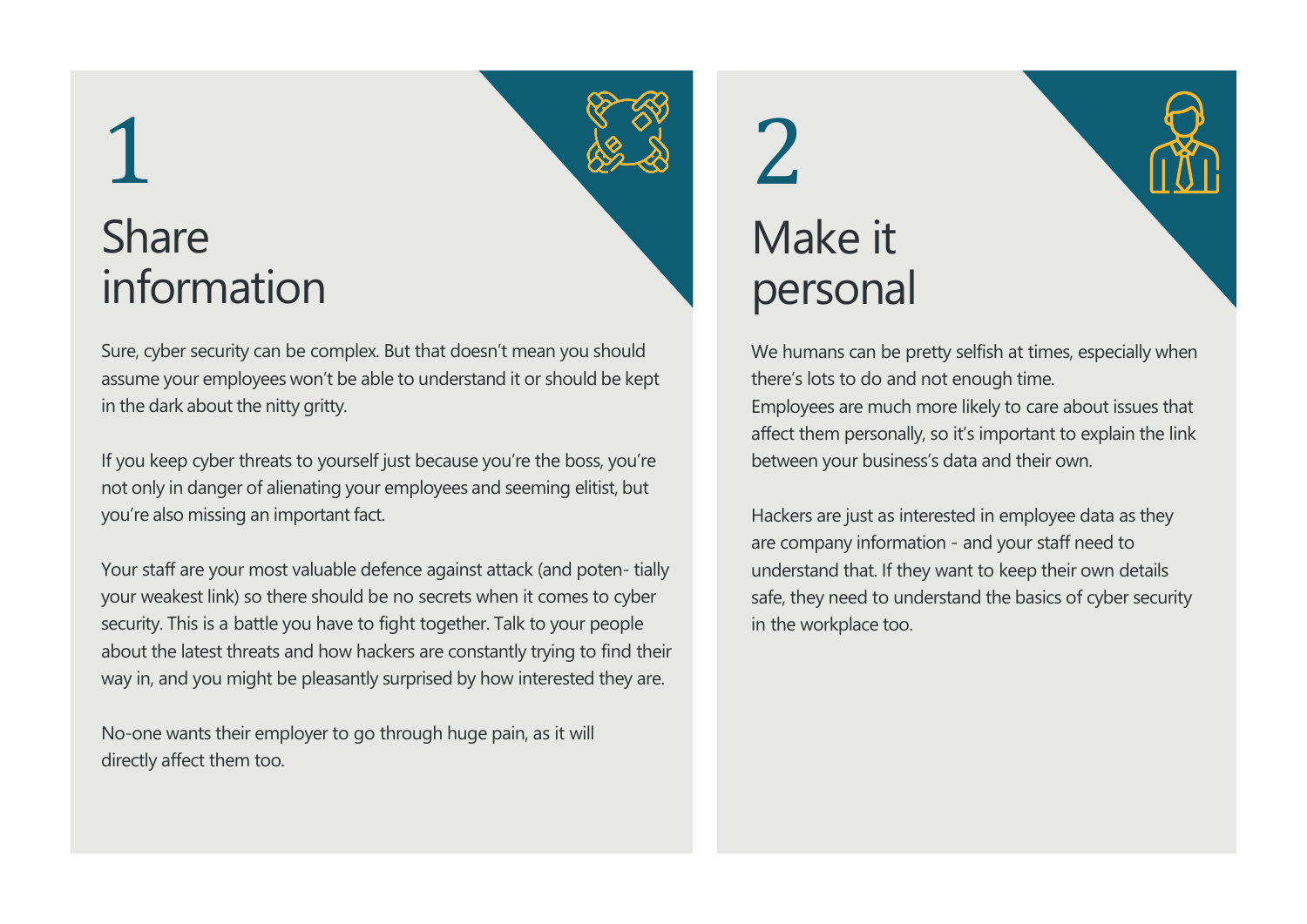### 3 Lead by example

Taking the "Do as I say, not as I do" approach is always going to rub people up the wrong way. And where cyber security is concerned it's also a recipe for disaster. As the leader of a business or team it's up to you to set a good example. So always be seen to do things properly.

At the very least, that means never sharing your password, actively participating in cyber security training programs and checking twice before you click on any link. Business owners and top tier executives are just as vulnerable to attack as anyone else. And if you're the reason a hacker gets in… you'll never live it downGN,

4 Implement an easy to understand policy

You can't expect people to behave in the right way if you don't make it clear what's acceptable in the first place. So create a policy document that's easy to read and is shared among everyone in your business.

This should outline acceptable behaviour, standard practice and information on what to do in the case of a possible data breach. It should also clearly explain why multi factor authentication is best practice, and how you will enforce your policy.

#### 5 Drill it in from the start

**STAR** 

As the old adage goes, it's never been easy to teach an old dog new tricks. Ingraining policies into exist- ing employees' minds is never going to be as easy as it is with your latest recruits. So take advantage of new blood.

As soon as a fresh team member starts in your business make cyber security a priority. So they don't learn bad habits, and understand exactly what's expected of them from the word go.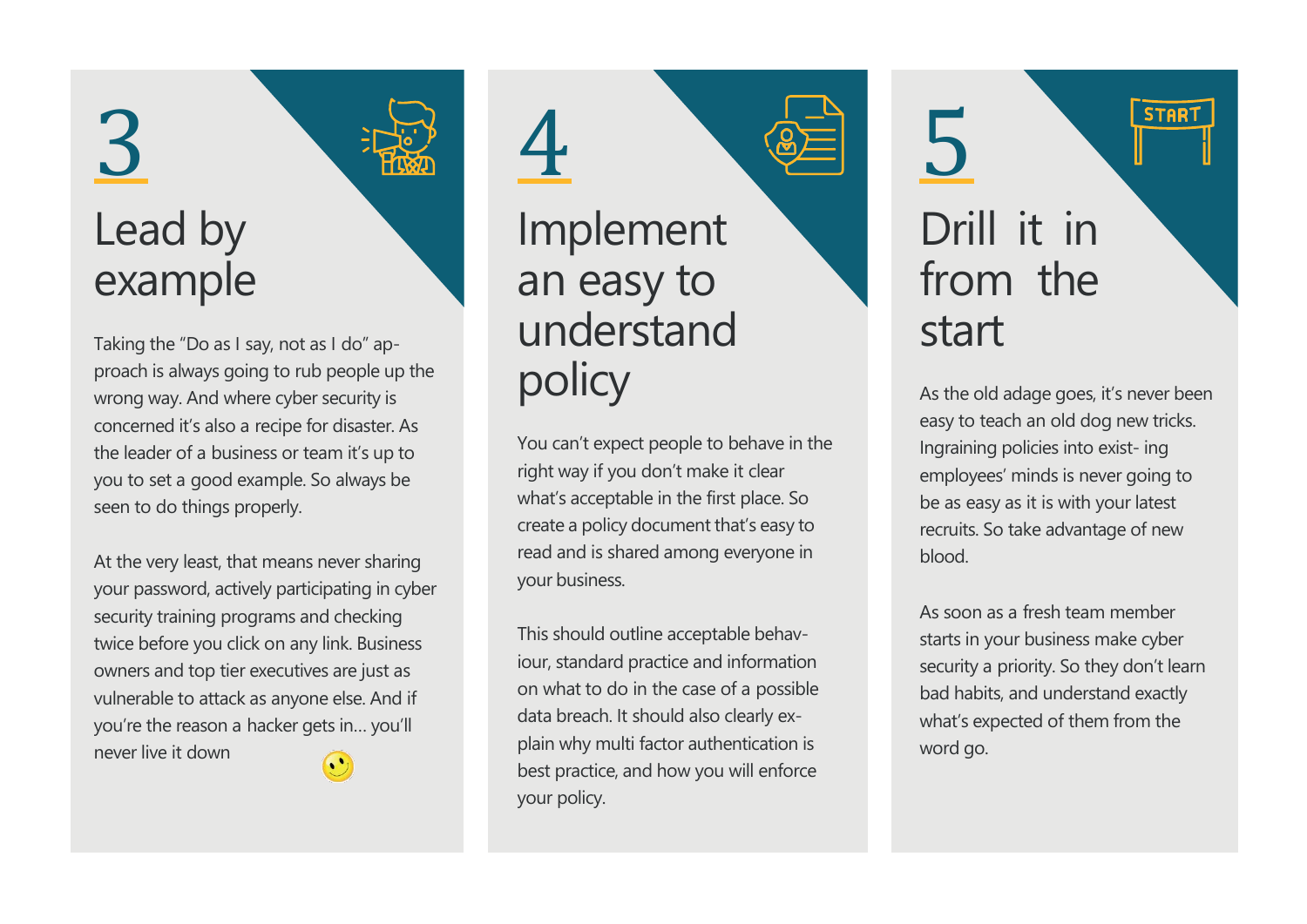# 6 Make it regular

Unless you build regular cyber security awareness sessions into your diary it's likely that good intentions will soon fall to thewayside. The threat landscape is constantly changing. So you'll need torun an ongoing programme which allows everyone to get together to learn about the latest cyber attacks and how to spot them.

## 7 Start with the basics

Never assume that you're making it too simple. For everyone in your business to understand how to keep your (and their) data safe it's important to begin with the very basic stuff, like password management and security patches. Once you have a simple framework that everyone can understand, the more complex bits will fall into place much more easily.

## 8 **Offer** rewards

It doesn't have to be much, but a little thank you goes a long way when it comes to keeping your team on side. You can build good cyber security practices into your appraisal programme, or even encourage staff to look out for vulnerabilities in your system – and have a clear way to report them.

Try offering a monthly prize for any- one who spots a potential security risk and shares their findings. It's a great way to keep people engaged and informed. And will allow you to keep on top of problems in your system.

# 9 Run drills

Just like you have regular fire drills, it's a good idea to simulate cyber attacks too. Organising drills and fake hacks can help you monitor any gaps in knowledge, so you'll all be better prepared when a real attack happens.